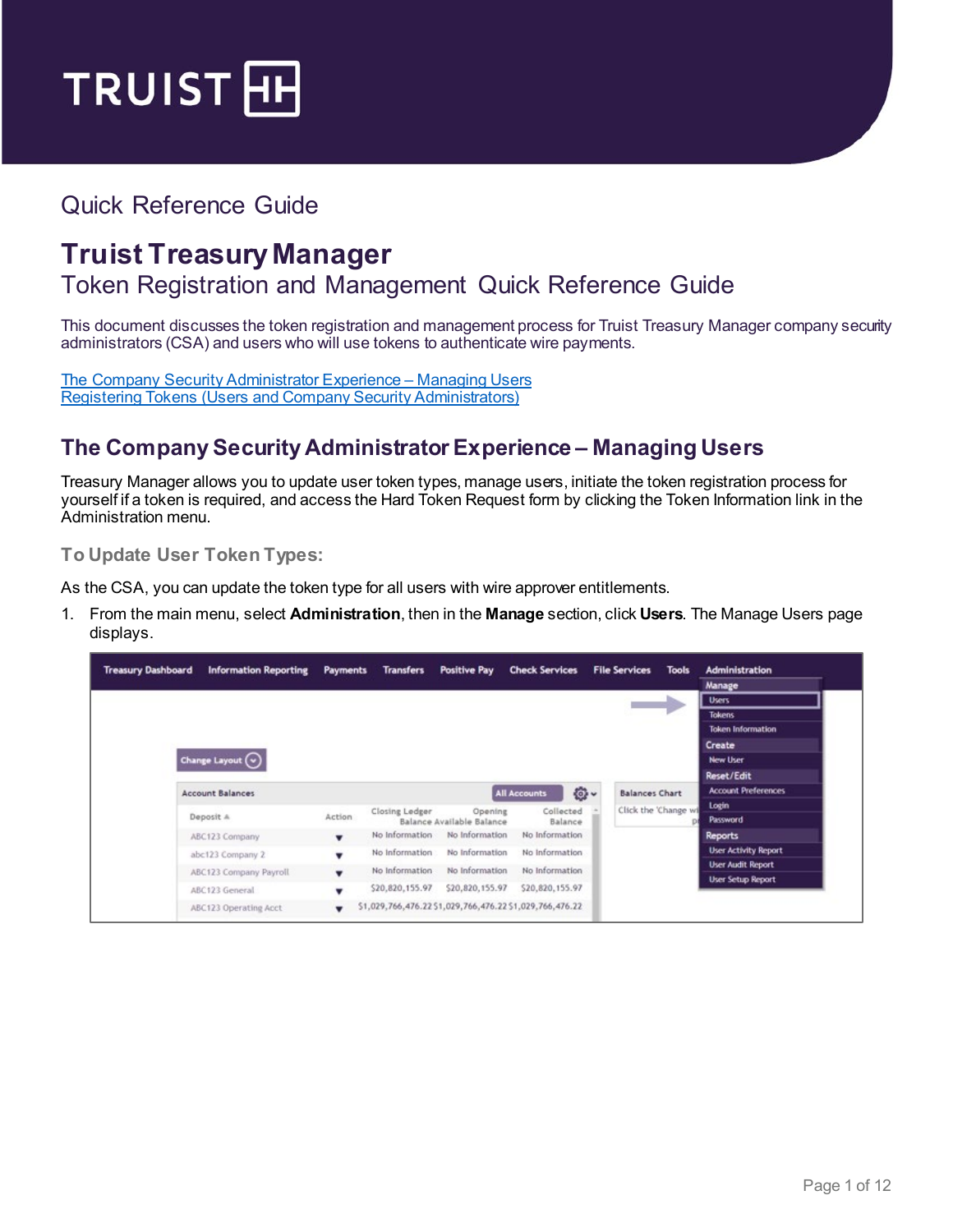**Truist Treasury Manager:** Token Registration and Management Quick Reference Guide

2. Click the User ID of the user you want to edit.

| <b>Treasury Dashboard</b>                          | <b>Information Reporting</b>                                              | <b>Payments</b> | <b>Transfers</b> | <b>Positive Pay</b> | <b>Check Services</b> | <b>File Services</b> | <b>Tools</b> | Administration     |                      |
|----------------------------------------------------|---------------------------------------------------------------------------|-----------------|------------------|---------------------|-----------------------|----------------------|--------------|--------------------|----------------------|
| <b>Manage Users</b>                                | Use this page to make changes to user account information and permission. |                 |                  |                     |                       |                      |              |                    | ₿                    |
| <b>Create User</b><br>Show All<br>Filter<br>$\sim$ |                                                                           | Q               |                  |                     |                       |                      |              |                    | Items per page 10 v  |
| <b>Last Name</b>                                   | A First Name                                                              |                 | User ID          |                     | Entitlement           | Approver             | Admin        | <b>User Status</b> | Action               |
| Coffee                                             | 300                                                                       |                 | jcoffee1         |                     | Full                  | v                    |              | Active             | <b>Select Action</b> |
| Doe                                                | John                                                                      |                 | idonabc123       |                     | Full.                 | v                    | v            | Active             | <b>Select Action</b> |
| Doe                                                | Mary                                                                      |                 | mdoeabc123       |                     | Full.                 | v                    | v            | Active             | <b>Select Action</b> |
| Doe                                                | <b>James</b>                                                              |                 | a123456          |                     | Full                  |                      | ✓            | Active             | <b>Select Action</b> |
| <b>Jones</b>                                       | MRe                                                                       |                 | miones23         |                     | Full                  | v                    | v            | Active             | <b>Select Action</b> |
| Jones.                                             | Arry                                                                      |                 | alones45         |                     | Full                  |                      |              | Active             | Select Action        |

3. From the View User screen, click **Edit User**.

| <b>Treasury Dashboard</b>                                                                   | <b>Information Reporting</b>  | <b>Payments</b>           | <b>Transfers</b> | <b>Positive Pay</b> | <b>Check Services</b> | <b>File Services</b> | <b>Tools</b> | Administration |
|---------------------------------------------------------------------------------------------|-------------------------------|---------------------------|------------------|---------------------|-----------------------|----------------------|--------------|----------------|
| <b>View User</b><br>Use this page to view user information, permissions and payment limits. |                               |                           |                  |                     |                       |                      |              |                |
| <b>Edit User</b><br><b>Copy User</b>                                                        | <b>Delete User</b>            |                           |                  |                     |                       |                      |              |                |
|                                                                                             |                               |                           |                  |                     |                       |                      |              |                |
| <b>User Information</b>                                                                     |                               |                           |                  |                     |                       |                      |              |                |
|                                                                                             | Active<br><b>User Status</b>  | Inactive                  |                  |                     |                       |                      |              |                |
|                                                                                             | First (Required)<br>User Name |                           | Middle           |                     | Last (Required)       | Suffix               |              |                |
|                                                                                             | John                          |                           |                  |                     | Doe                   | $\checkmark$         |              |                |
|                                                                                             | john.doe@truist.com<br>Email  |                           |                  |                     |                       |                      |              |                |
| Phone/Fax Number                                                                            | Add information               |                           |                  |                     |                       |                      |              |                |
|                                                                                             | jdoeabc123<br>User ID         |                           |                  |                     |                       |                      |              |                |
| <b>Default Language</b>                                                                     |                               | English (United States) v |                  |                     |                       |                      |              |                |
|                                                                                             | Soft v<br>Token Type          |                           |                  |                     |                       |                      |              |                |

4. Confirm or add an email address for the user if one is not added.

**Important Note**: Email address is required for wire approver users with a token type set to Soft or Hard. Please ensure your users have an email address in the email field of the User Information section before the user begins the token registration process.

5. From the **Token Type** drop-down menu, select a token type of **Hard** or **Soft**.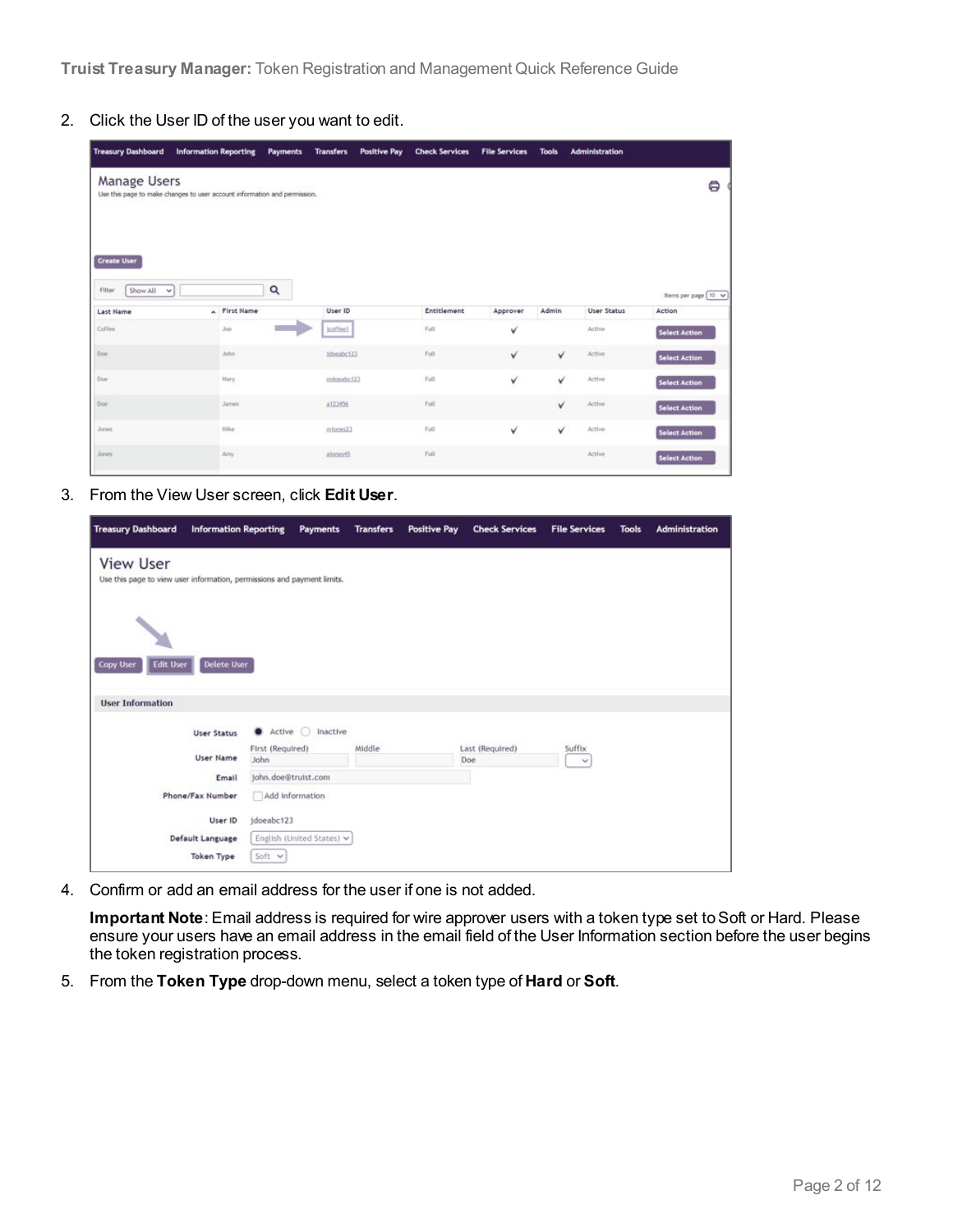| <b>Treasury Dashboard</b>                                                                              | <b>Information Reporting</b>     | <b>Payments</b>                      | <b>Transfers</b> | <b>Positive Pay</b> | <b>Check Services</b>  | <b>File Services</b>   | <b>Tools</b> | <b>Administration</b> |
|--------------------------------------------------------------------------------------------------------|----------------------------------|--------------------------------------|------------------|---------------------|------------------------|------------------------|--------------|-----------------------|
| <b>Edit User</b><br>Use this page to make changes to user information, permissions and payment limits. |                                  |                                      |                  |                     |                        |                        |              |                       |
| <b>Copy User</b>                                                                                       | * Required                       |                                      |                  |                     |                        |                        |              |                       |
| <b>User Information</b>                                                                                |                                  |                                      |                  |                     |                        |                        |              |                       |
|                                                                                                        | <b>User Status</b>               | $\bullet$ Active $\circ$<br>Inactive |                  |                     |                        |                        |              |                       |
|                                                                                                        | User Name *<br>John              | First (Required)                     | Middle           |                     | Last (Required)<br>Doe | Suffix<br>$\checkmark$ |              |                       |
|                                                                                                        | Email                            | john.doe@truist.com                  |                  |                     |                        |                        |              |                       |
|                                                                                                        | Phone/Fax Number                 | Add information                      |                  |                     |                        |                        |              |                       |
|                                                                                                        | User ID<br>jdoeabc123            |                                      |                  |                     |                        |                        |              |                       |
|                                                                                                        | Default Language *               | English (United States) v            |                  |                     |                        |                        |              |                       |
|                                                                                                        | Soft $\vee$<br><b>Token Type</b> |                                      |                  |                     |                        |                        |              |                       |

6. Click **Save**. The Manage Users screen displays a green check box with a confirmation message showing "Successful Submit."

| <b>Treasury Dashboard</b>    | <b>Information Reporting</b><br>Payments                                  | <b>Transfers</b><br>Positive Pay | <b>Check Services</b> | <b>File Services</b> | <b>Tools</b> | <b>Administration</b> |                      |
|------------------------------|---------------------------------------------------------------------------|----------------------------------|-----------------------|----------------------|--------------|-----------------------|----------------------|
| Manage Users                 | Use this page to make changes to user account information and permission. |                                  |                       |                      |              |                       | 8                    |
| Successful Submit            | . User John Doe was successfully modified in ABC123 Company.              |                                  |                       |                      |              |                       |                      |
| <b>Create User</b>           |                                                                           |                                  |                       |                      |              |                       |                      |
| Show All<br>Filter<br>$\vee$ | Q                                                                         |                                  |                       |                      |              |                       | Items per page 10 v  |
| <b>Last Name</b>             | A First Name                                                              | User ID                          | Entitlement           | Approver             | Admin        | <b>User Status</b>    | Action               |
| Coffee                       | Joe                                                                       | <i>icoffeet</i>                  | Full                  | v                    |              | Active                | <b>Select Action</b> |
| Doe:                         | John.                                                                     | Idoeabc123                       | Full                  | v                    | v            | Active                | <b>Select Action</b> |

#### **Notes**:

- Users who are not wire approvers will be set to a token type of None. Tokens are only required for users with wire approval entitlements.
- CSAs who have wire entitlements, but are not wire approvers will also be set to a token type of None. The Tokens link within the Administration menu will display to allow the CSA the ability to access the token management screens to manage the token users. Token registration is not required.
- Users who are wire approvers within multiple Treasury Manager Company ID/profiles and have multiple user IDs will be required to have multiple tokens to access each of the Treasury Manager Company IDs/profiles and approve wire payments. The user can have one hard and one soft token or multiple hard tokens. A token is required for each user ID.

#### **To Order a Hard Token:**

A Token Information link will be available for CSAs, providing information on the token management process and access to the Hard Token Request Form.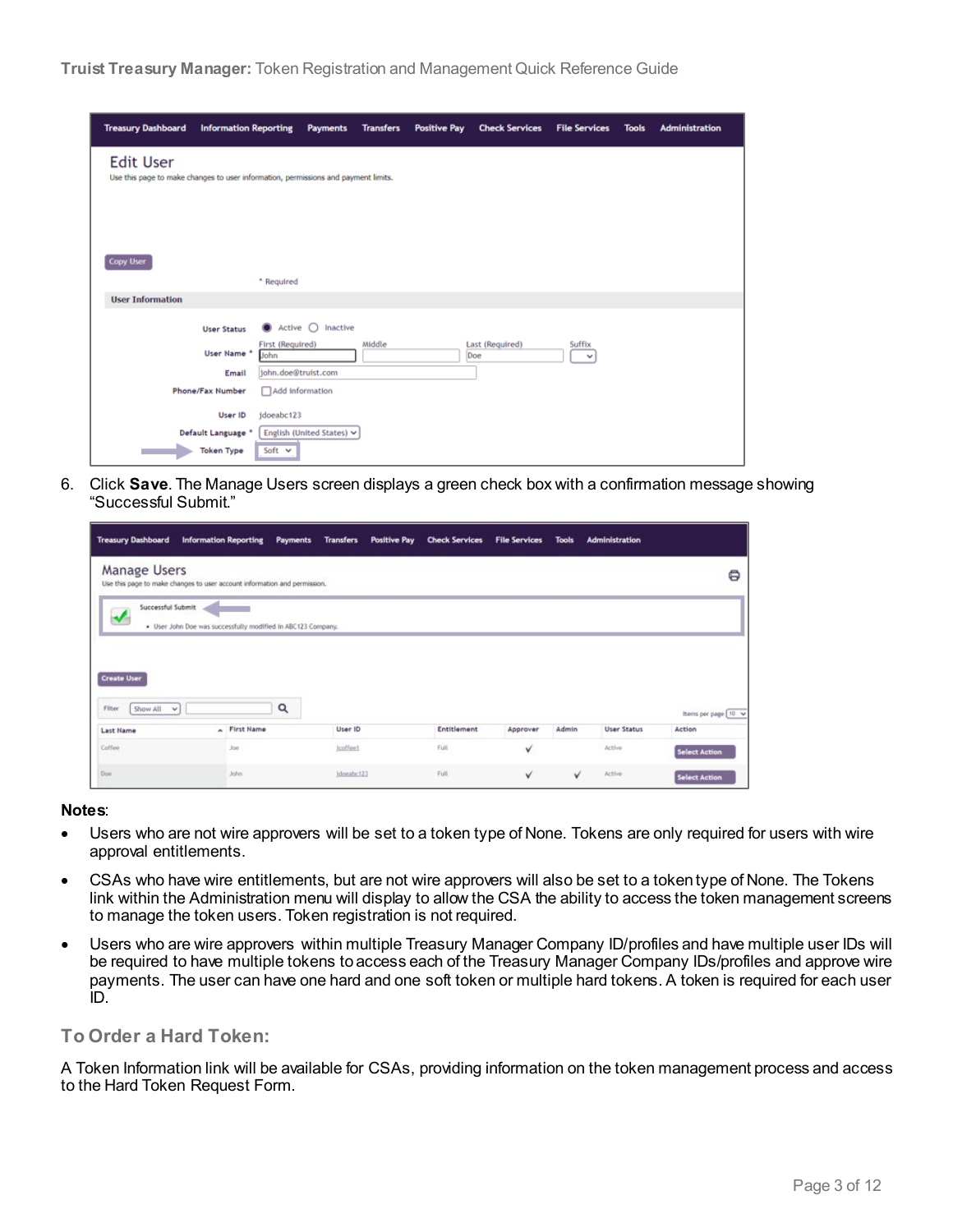1. From the main menu, select **Administration**, then in the **Manage** section, click **Token Information**.

| <b>Treasury Dashboard</b>  | <b>Information Reporting</b>                                              |   |         | Payments Transfers Positive Pay | <b>Check Services</b> | <b>File Services Tools</b> |       | <b>Administration</b>       |                   |
|----------------------------|---------------------------------------------------------------------------|---|---------|---------------------------------|-----------------------|----------------------------|-------|-----------------------------|-------------------|
|                            |                                                                           |   |         |                                 |                       |                            |       | Manage                      |                   |
|                            |                                                                           |   |         |                                 |                       |                            |       | <b>Users</b>                |                   |
| Manage Users               |                                                                           |   |         |                                 |                       |                            |       | <b>Tokens</b>               |                   |
|                            | Use this page to make changes to user account information and permission. |   |         |                                 |                       |                            |       | <b>Token Information</b>    |                   |
|                            |                                                                           |   |         |                                 |                       |                            |       | Create                      |                   |
|                            |                                                                           |   |         |                                 |                       |                            |       | <b>New User</b>             |                   |
|                            |                                                                           |   |         |                                 |                       |                            |       | <b>Reset/Edit</b>           |                   |
|                            |                                                                           |   |         |                                 |                       |                            |       | <b>Account Preferences</b>  |                   |
| <b>Create User</b>         |                                                                           |   |         |                                 |                       |                            |       | Login                       |                   |
|                            |                                                                           |   |         |                                 |                       |                            |       | Password                    |                   |
|                            |                                                                           | Q |         |                                 |                       |                            |       | <b>Reports</b>              |                   |
|                            |                                                                           |   |         |                                 |                       |                            |       |                             |                   |
| Show All v                 |                                                                           |   |         |                                 |                       |                            |       | <b>User Activity Report</b> |                   |
| Filter<br><b>Last Name</b> | A First Name                                                              |   | User ID |                                 | Entitlement           | Approver                   | Admin | <b>User Audit Report</b>    | Items per<br>tion |

- 2. Click the **Hard Token Request Form** link to request a hard token for users.
- 3. Complete the form, then click **Submit**. The hard tokens will be shipped to the address on the form for you to distribute to your users.
- **To Remove a Token from a Wire Approver User:**

If a user is changed from a wire approver and no longer requires a token:

1. From the main menu, select **Administration**, then in the **Manage** section, click **Users**.

| <b>Treasury Dashboard</b> | <b>Information Reporting</b>                                              |   | Payments Transfers | Positive Pay Check Services | <b>File Services</b> | <b>Tools</b> | <b>Administration</b>       |                |
|---------------------------|---------------------------------------------------------------------------|---|--------------------|-----------------------------|----------------------|--------------|-----------------------------|----------------|
|                           |                                                                           |   |                    |                             |                      |              | Manage                      |                |
| Manage Users              |                                                                           |   |                    |                             |                      |              | <b>Users</b>                |                |
|                           |                                                                           |   |                    |                             |                      |              | <b>Tokens</b>               |                |
|                           | Use this page to make changes to user account information and permission. |   |                    |                             |                      |              | <b>Token Information</b>    |                |
|                           |                                                                           |   |                    |                             |                      |              | Create                      |                |
|                           |                                                                           |   |                    |                             |                      |              | <b>New User</b>             |                |
|                           |                                                                           |   |                    |                             |                      |              | Reset/Edit                  |                |
|                           |                                                                           |   |                    |                             |                      |              | <b>Account Preferences</b>  |                |
| <b>Create User</b>        |                                                                           |   |                    |                             |                      |              | Login                       |                |
|                           |                                                                           |   |                    |                             |                      |              | <b>Password</b>             |                |
|                           |                                                                           |   |                    |                             |                      |              | <b>Reports</b>              |                |
| Show All v<br>Filter      |                                                                           | Q |                    |                             |                      |              | <b>User Activity Report</b> | Items per page |
| Last Name                 | A First Name                                                              |   | User ID            | Entitlement                 | Approver             | Admin        | <b>User Audit Report</b>    | tion           |
|                           |                                                                           |   |                    |                             |                      |              | <b>User Setup Report</b>    |                |

2. Click the **User ID** of the user that you want to edit.

| <b>Treasury Dashboard</b>                                | <b>Information Reporting</b>                                              | Payments | <b>Transfers</b> | <b>Positive Pay</b> | <b>Check Services</b> | <b>File Services</b> | <b>Tools</b> | <b>Administration</b> |                      |
|----------------------------------------------------------|---------------------------------------------------------------------------|----------|------------------|---------------------|-----------------------|----------------------|--------------|-----------------------|----------------------|
| Manage Users                                             | Use this page to make changes to user account information and permission. |          |                  |                     |                       |                      |              |                       | 8                    |
| <b>Create User</b><br>Show All<br>Filter<br>$\mathbf{v}$ |                                                                           | Q        |                  |                     |                       |                      |              |                       | Items per page 10 %  |
| <b>Last Name</b>                                         | A First Name                                                              |          | User ID          |                     | Entitlement           | Approver             | Admin        | <b>User Status</b>    | Action               |
| Coffee                                                   | Joe                                                                       |          | jcoffee1         |                     | Full                  | v                    |              | Active                | <b>Select Action</b> |
| Doe                                                      | John                                                                      |          | Idoeabc123       |                     | Full                  | ✓                    | v            | Active                | <b>Select Action</b> |
| Doe                                                      | Mary                                                                      |          | mdoeabc123       |                     | Full                  | v                    | V            | Active                | <b>Select Action</b> |
| Doe                                                      | Janes                                                                     |          | a123456          |                     | Full                  |                      | v            | Active                | <b>Select Action</b> |
| Jones <sup></sup>                                        | Mike                                                                      |          | miones23         |                     | Full                  | ✓                    | V            | Active                | <b>Select Action</b> |
| <b>Jones</b>                                             | Arry                                                                      |          | alones45         |                     | Full                  |                      |              | Active                | <b>Select Action</b> |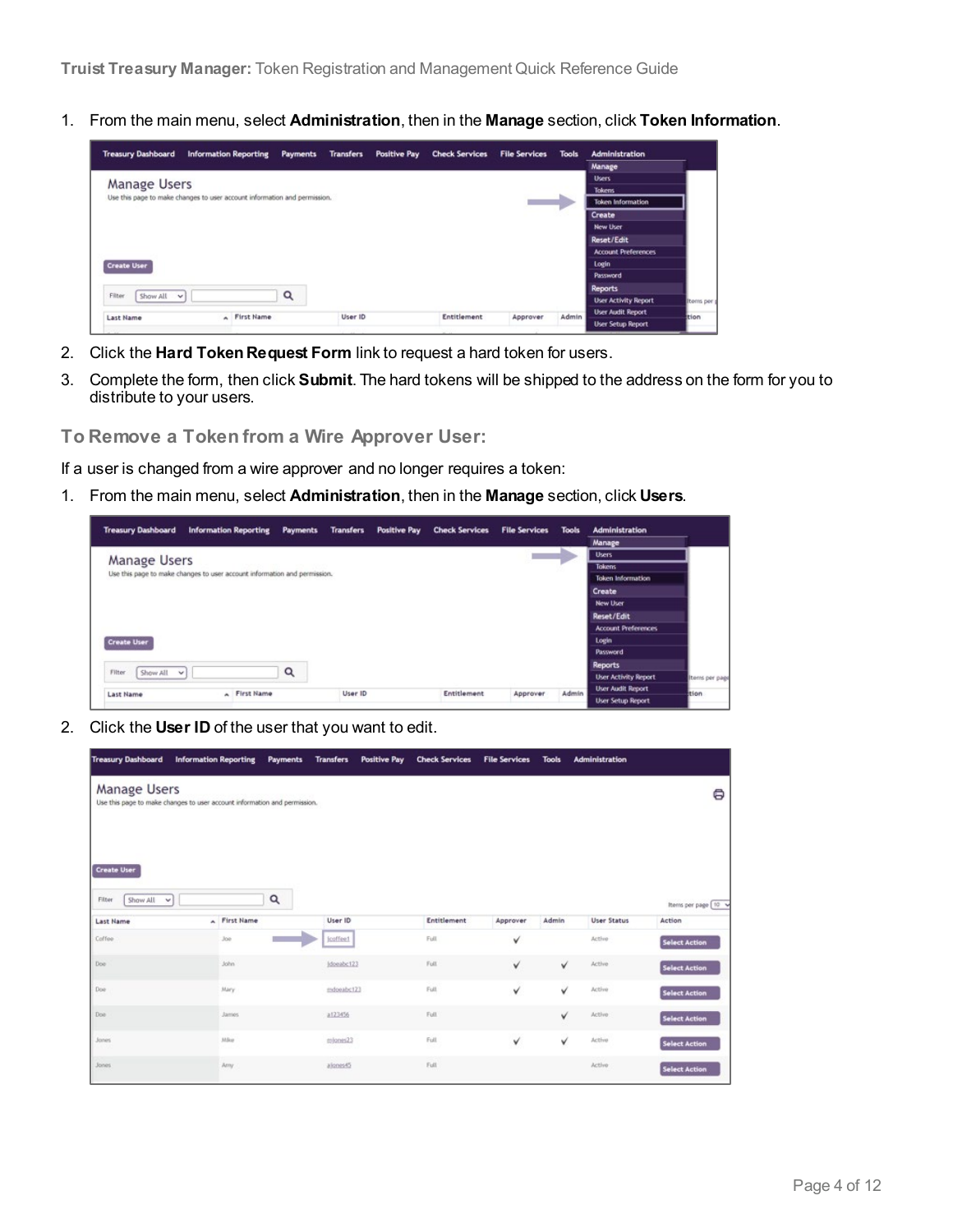**Truist Treasury Manager:** Token Registration and Management Quick Reference Guide

3. From the View User screen, click the **Edit User** button.

| <b>Treasury Dashboard</b>                                                                   | <b>Information Reporting</b> |                             | Payments                  | <b>Transfers</b> | <b>Positive Pay</b> | <b>Check Services</b>  | <b>File Services</b> | <b>Tools</b> | <b>Administration</b> |
|---------------------------------------------------------------------------------------------|------------------------------|-----------------------------|---------------------------|------------------|---------------------|------------------------|----------------------|--------------|-----------------------|
| <b>View User</b><br>Use this page to view user information, permissions and payment limits. |                              |                             |                           |                  |                     |                        |                      |              |                       |
| <b>Copy User</b><br><b>Edit User</b>                                                        | <b>Delete User</b>           |                             |                           |                  |                     |                        |                      |              |                       |
| <b>User Information</b>                                                                     |                              |                             |                           |                  |                     |                        |                      |              |                       |
|                                                                                             | <b>User Status</b>           | $\bullet$ Active $\bigcirc$ | Inactive                  |                  |                     |                        |                      |              |                       |
|                                                                                             | <b>User Name</b>             | First (Required)<br>John    |                           | Middle           |                     | Last (Required)<br>Doe | Suffix<br>$\sim$     |              |                       |
|                                                                                             | Email                        | john.doe@truist.com         |                           |                  |                     |                        |                      |              |                       |
|                                                                                             | Phone/Fax Number             | Add information             |                           |                  |                     |                        |                      |              |                       |
|                                                                                             | User ID                      | idoeabc123                  |                           |                  |                     |                        |                      |              |                       |
|                                                                                             | Default Language             |                             | English (United States) v |                  |                     |                        |                      |              |                       |
|                                                                                             | <b>Token Type</b>            | Soft v                      |                           |                  |                     |                        |                      |              |                       |

4. Change the user's token type to **None**.

| <b>Treasury Dashboard</b>                                                                              | <b>Information Reporting</b> |                         | <b>Payments</b>           | <b>Transfers</b> | <b>Positive Pay</b> | <b>Check Services</b>     | <b>File Services</b>   | <b>Tools</b> | <b>Administration</b> |
|--------------------------------------------------------------------------------------------------------|------------------------------|-------------------------|---------------------------|------------------|---------------------|---------------------------|------------------------|--------------|-----------------------|
| <b>Edit User</b><br>Use this page to make changes to user information, permissions and payment limits. |                              |                         |                           |                  |                     |                           |                        |              |                       |
| <b>Copy User</b>                                                                                       |                              | * Required              |                           |                  |                     |                           |                        |              |                       |
| <b>User Information</b>                                                                                |                              |                         |                           |                  |                     |                           |                        |              |                       |
|                                                                                                        | <b>User Status</b>           | Active $\bigcirc$       | Inactive                  |                  |                     |                           |                        |              |                       |
|                                                                                                        | User Name *                  | First (Required)<br>Joe |                           | Middle           |                     | Last (Required)<br>Coffee | Suffix<br>$\checkmark$ |              |                       |
|                                                                                                        | Email                        | jcoffee@email.com       |                           |                  |                     |                           |                        |              |                       |
|                                                                                                        | Phone/Fax Number             | Add information         |                           |                  |                     |                           |                        |              |                       |
|                                                                                                        | <b>User ID</b>               | jcoffee1                |                           |                  |                     |                           |                        |              |                       |
|                                                                                                        | Default Language *           |                         | English (United States) v |                  |                     |                           |                        |              |                       |
|                                                                                                        | <b>Token Type</b>            | None $\vee$             |                           |                  |                     |                           |                        |              |                       |

5. In the **Access Level** section, click **Set Approvals**.

| √System administrator                    |
|------------------------------------------|
| Manage confidential batches              |
| $\bigcirc$ No approval privileges        |
| Set approval privileges<br>Set Approvals |
|                                          |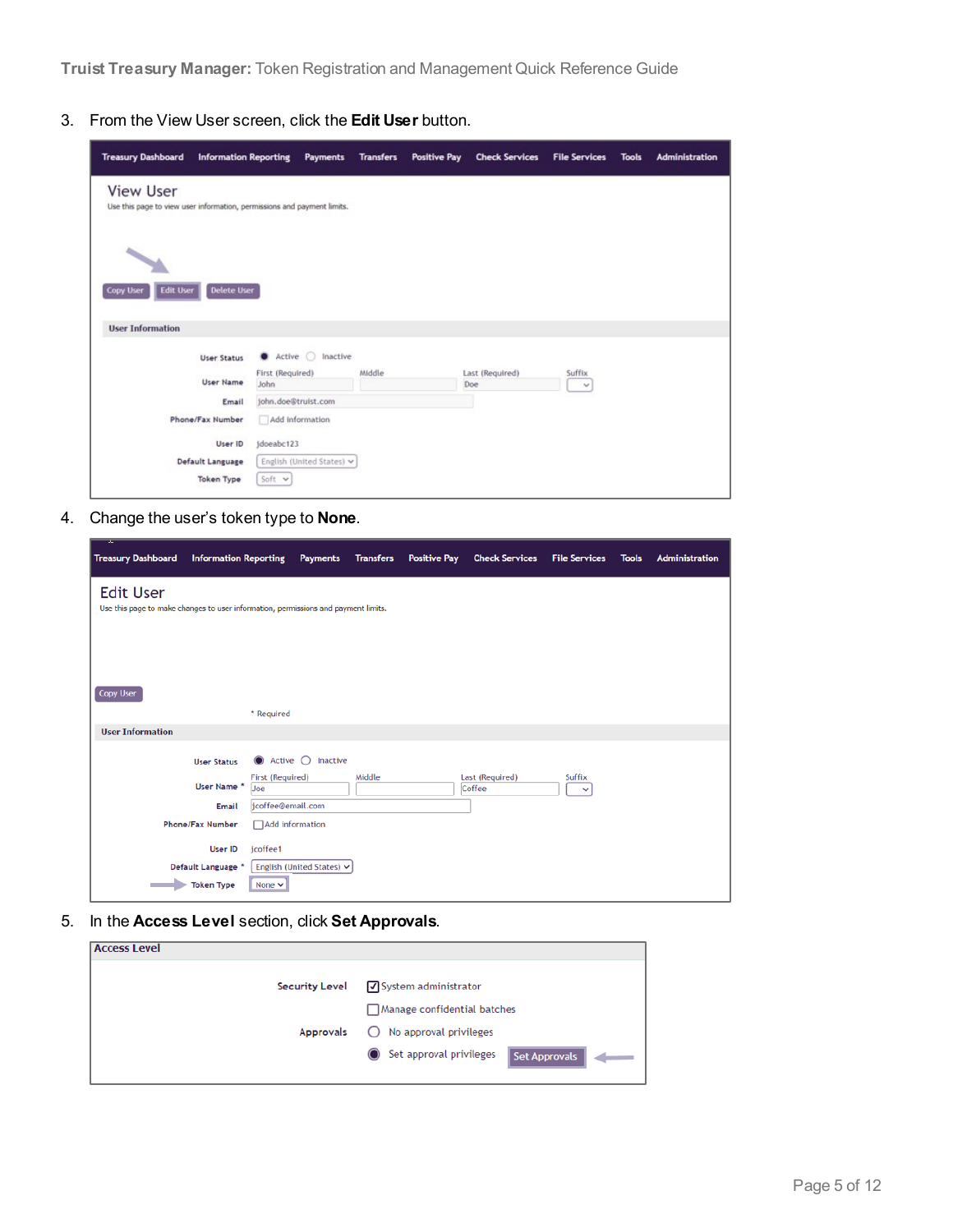6. Deselect all boxes under the **US WIRE Payments Approver** section, then click **Save**. The Edit User screen displays.

|                       | <b>US WIRE</b> Payments Approver | Payments Approve Ovn Non-<br>Repetitive | Payments Approve Own<br>Repetitive |
|-----------------------|----------------------------------|-----------------------------------------|------------------------------------|
|                       | $\Box$ ALL                       | $\neg$ ALL                              | $\neg$ ALL                         |
| <b>US Wire</b>        |                                  |                                         |                                    |
| International Wire    |                                  |                                         |                                    |
| Drawdown              |                                  |                                         |                                    |
| US Federal Tax $\Box$ |                                  |                                         |                                    |
|                       |                                  |                                         |                                    |

- 7. Click **Save and Continue** at the bottom of the screen.
- 8. Click the **Set Up Functional Access**tab, deselect the **Tokens**entitlement, then click **Save**.

| <b>v</b> Set Up Functional Access<br>Set Up Account Access<br>Set Up Data Service Access<br><b>Functions</b><br><b>Information Reporting</b><br><b>ACH Payments</b><br>Positive Pay<br>☑<br>☑<br>М<br>+ 7 Reversals<br>+ D Positive Pay<br>Account Activity Data<br>Current Day Data<br>+ 2 Child Support<br>+ 7 Issue Maintenance<br>Transaction Search - View<br>+ [7] CCD - Corporate Credit or Debit<br>Security<br>☑<br>Prior Day Data<br>+ 7 CTX - Corporate Trade Exchange<br>Secure Message Attachments<br>Special Reports - View<br>Check Services<br>+ [7] IAT - Domestic<br>Cash Position Worksheet<br>☑<br>$+$ [7] Check<br>+ 7 IAT - International<br>Prior Day Reports - View<br>+ 2 Stop Payments<br>+ 7 PPD - Prearranged Payment & Deposit<br>+ [7] Current Day Reports - View<br>File Services<br>$\overline{\mathcal{L}}$<br>$+$ $\boxed{7}$ Tax<br>Transfers<br>☑<br>+ [7] Upload<br>7 Payment Master Recipients<br>+ [7] Internal Transfers<br><b>Payment Services</b><br>[7] US Payments - Create/Edit/View/Delete<br>$\sqrt{2}$<br>+ [7] Transfer Rules (Sweeps)<br>Wire Payments<br>+ 2 Exports<br>$+$ $\boxed{3}$ International Wire<br>+ a pubout?<br>+ 7 Template Groups<br>+ 7 Drawdown<br>$+$ $\Box$ US Wire<br>+ 7 Payment Reports<br>+ 7 US Federal Tax<br>Tokens<br>Tokens<br>Cancel<br>Save | User ID/Name | jcoffee1 /Joe Coffee |  |
|------------------------------------------------------------------------------------------------------------------------------------------------------------------------------------------------------------------------------------------------------------------------------------------------------------------------------------------------------------------------------------------------------------------------------------------------------------------------------------------------------------------------------------------------------------------------------------------------------------------------------------------------------------------------------------------------------------------------------------------------------------------------------------------------------------------------------------------------------------------------------------------------------------------------------------------------------------------------------------------------------------------------------------------------------------------------------------------------------------------------------------------------------------------------------------------------------------------------------------------------------------------------------------------------------------------------------|--------------|----------------------|--|
|                                                                                                                                                                                                                                                                                                                                                                                                                                                                                                                                                                                                                                                                                                                                                                                                                                                                                                                                                                                                                                                                                                                                                                                                                                                                                                                              |              |                      |  |
|                                                                                                                                                                                                                                                                                                                                                                                                                                                                                                                                                                                                                                                                                                                                                                                                                                                                                                                                                                                                                                                                                                                                                                                                                                                                                                                              |              |                      |  |
|                                                                                                                                                                                                                                                                                                                                                                                                                                                                                                                                                                                                                                                                                                                                                                                                                                                                                                                                                                                                                                                                                                                                                                                                                                                                                                                              |              |                      |  |
|                                                                                                                                                                                                                                                                                                                                                                                                                                                                                                                                                                                                                                                                                                                                                                                                                                                                                                                                                                                                                                                                                                                                                                                                                                                                                                                              |              |                      |  |
|                                                                                                                                                                                                                                                                                                                                                                                                                                                                                                                                                                                                                                                                                                                                                                                                                                                                                                                                                                                                                                                                                                                                                                                                                                                                                                                              |              |                      |  |
|                                                                                                                                                                                                                                                                                                                                                                                                                                                                                                                                                                                                                                                                                                                                                                                                                                                                                                                                                                                                                                                                                                                                                                                                                                                                                                                              |              |                      |  |
|                                                                                                                                                                                                                                                                                                                                                                                                                                                                                                                                                                                                                                                                                                                                                                                                                                                                                                                                                                                                                                                                                                                                                                                                                                                                                                                              |              |                      |  |
|                                                                                                                                                                                                                                                                                                                                                                                                                                                                                                                                                                                                                                                                                                                                                                                                                                                                                                                                                                                                                                                                                                                                                                                                                                                                                                                              |              |                      |  |
|                                                                                                                                                                                                                                                                                                                                                                                                                                                                                                                                                                                                                                                                                                                                                                                                                                                                                                                                                                                                                                                                                                                                                                                                                                                                                                                              |              |                      |  |
|                                                                                                                                                                                                                                                                                                                                                                                                                                                                                                                                                                                                                                                                                                                                                                                                                                                                                                                                                                                                                                                                                                                                                                                                                                                                                                                              |              |                      |  |
|                                                                                                                                                                                                                                                                                                                                                                                                                                                                                                                                                                                                                                                                                                                                                                                                                                                                                                                                                                                                                                                                                                                                                                                                                                                                                                                              |              |                      |  |
|                                                                                                                                                                                                                                                                                                                                                                                                                                                                                                                                                                                                                                                                                                                                                                                                                                                                                                                                                                                                                                                                                                                                                                                                                                                                                                                              |              |                      |  |
|                                                                                                                                                                                                                                                                                                                                                                                                                                                                                                                                                                                                                                                                                                                                                                                                                                                                                                                                                                                                                                                                                                                                                                                                                                                                                                                              |              |                      |  |
|                                                                                                                                                                                                                                                                                                                                                                                                                                                                                                                                                                                                                                                                                                                                                                                                                                                                                                                                                                                                                                                                                                                                                                                                                                                                                                                              |              |                      |  |
|                                                                                                                                                                                                                                                                                                                                                                                                                                                                                                                                                                                                                                                                                                                                                                                                                                                                                                                                                                                                                                                                                                                                                                                                                                                                                                                              |              |                      |  |
|                                                                                                                                                                                                                                                                                                                                                                                                                                                                                                                                                                                                                                                                                                                                                                                                                                                                                                                                                                                                                                                                                                                                                                                                                                                                                                                              |              |                      |  |
|                                                                                                                                                                                                                                                                                                                                                                                                                                                                                                                                                                                                                                                                                                                                                                                                                                                                                                                                                                                                                                                                                                                                                                                                                                                                                                                              |              |                      |  |
|                                                                                                                                                                                                                                                                                                                                                                                                                                                                                                                                                                                                                                                                                                                                                                                                                                                                                                                                                                                                                                                                                                                                                                                                                                                                                                                              |              |                      |  |
|                                                                                                                                                                                                                                                                                                                                                                                                                                                                                                                                                                                                                                                                                                                                                                                                                                                                                                                                                                                                                                                                                                                                                                                                                                                                                                                              |              |                      |  |
|                                                                                                                                                                                                                                                                                                                                                                                                                                                                                                                                                                                                                                                                                                                                                                                                                                                                                                                                                                                                                                                                                                                                                                                                                                                                                                                              |              |                      |  |
|                                                                                                                                                                                                                                                                                                                                                                                                                                                                                                                                                                                                                                                                                                                                                                                                                                                                                                                                                                                                                                                                                                                                                                                                                                                                                                                              |              |                      |  |
|                                                                                                                                                                                                                                                                                                                                                                                                                                                                                                                                                                                                                                                                                                                                                                                                                                                                                                                                                                                                                                                                                                                                                                                                                                                                                                                              |              |                      |  |
|                                                                                                                                                                                                                                                                                                                                                                                                                                                                                                                                                                                                                                                                                                                                                                                                                                                                                                                                                                                                                                                                                                                                                                                                                                                                                                                              |              |                      |  |

9. On the Entitle User page, click the **Submit User** button. The screen displays a green check box with a confirmation message showing "Successful Submit."

| <b>Treasury Dashboard</b><br><b>Information Reporting</b>         | Payments                 | Transfers Positive Pay Check Services File Services                                      |                            | Tools | Administration |
|-------------------------------------------------------------------|--------------------------|------------------------------------------------------------------------------------------|----------------------------|-------|----------------|
| <b>Entitle User</b><br>Use this page to define user entitlements. |                          |                                                                                          |                            |       | $^{\circ}$     |
| Successful Submit                                                 |                          | . Functional Entitlements successfully updated to User Joe Coffee within ABC123 Company. |                            |       |                |
| User ID/Name                                                      | jcoffee1 /Joe Coffee     |                                                                                          |                            |       |                |
|                                                                   | Set Up Account Access    | Set Up Functional Access                                                                 | Set Up Data Service Access |       |                |
|                                                                   | Edit User<br>Submit User | Cancel                                                                                   |                            |       |                |

10. From the Treasury Manager main menu, select **Administration**, then in the **Manage** section, click **Tokens**. The **Search User** page displays.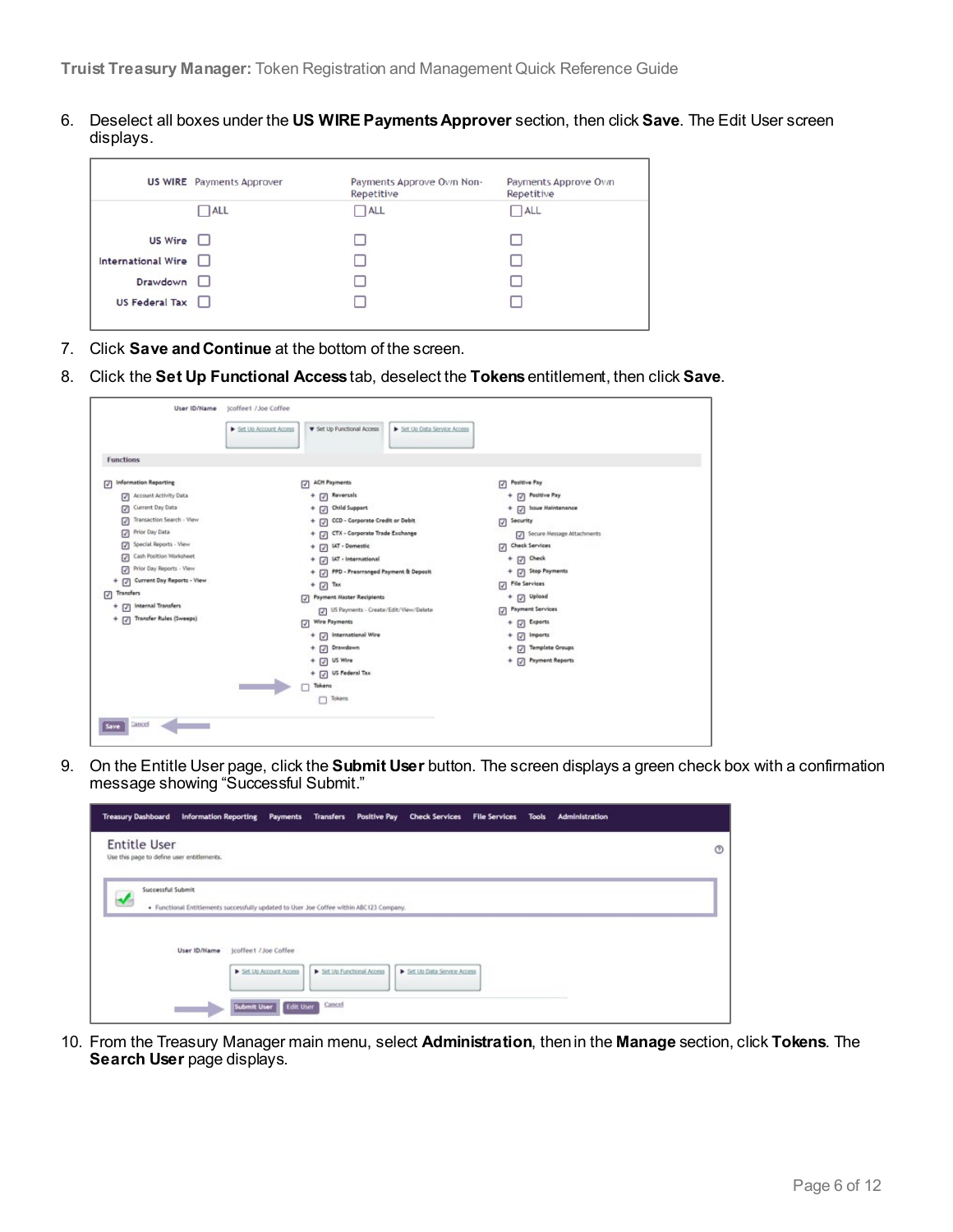11. Search for the user by entering the **User ID**, **First Name** or **Last Name**, then click **Search**.

| <b>User Management</b>       | Search User |                  |
|------------------------------|-------------|------------------|
| Search User                  |             |                  |
| Fields in bold are required. |             |                  |
| Client ID*                   |             | 887799           |
| User ID                      |             |                  |
| <b>First Name</b>            |             |                  |
| <b>Last Name</b>             |             |                  |
| <b>Status</b>                |             | Select One<br>٠  |
|                              |             |                  |
|                              |             | Search<br>Cancel |

12. When the user information displays, click **Delete Token**.

| User Management              | Search User |                  |               |                    |                  |                     |                    |              |
|------------------------------|-------------|------------------|---------------|--------------------|------------------|---------------------|--------------------|--------------|
| Search User                  |             |                  |               |                    |                  |                     |                    |              |
| Fields in bold are required. |             |                  |               |                    |                  |                     |                    |              |
| Client ID*                   |             | 003000<br>887799 |               |                    |                  |                     |                    |              |
| User ID                      |             |                  | MDOEABC123    |                    |                  |                     |                    |              |
| First Name                   |             |                  |               |                    |                  |                     |                    |              |
| Last Name                    |             |                  |               |                    |                  |                     |                    |              |
| <b>Status</b>                |             | Select One       |               |                    |                  | $\scriptstyle\star$ |                    |              |
|                              |             |                  |               |                    |                  |                     |                    |              |
|                              |             |                  |               |                    |                  |                     |                    |              |
|                              |             |                  | <b>Search</b> | Cancel             |                  |                     |                    |              |
|                              |             |                  |               |                    |                  |                     |                    |              |
| User ID                      | Client ID   | First Name       | Last Name     | <b>User Status</b> | <b>Edit User</b> | Delete User         | Generate Admin Pin | Delete Token |
| MDOEABC123                   | 887799      | MARY             | DOE           | Active             | v                | 曲                   | B                  | Ġ            |

13. A pop-up box displays asking you to confirm if the token linked to the user should be deleted; click the **CONFIRM** button.

<span id="page-6-0"></span>

14. A second window appears informing you that the token linked to the user has been successfully deleted. Click **CLOSE** to exit. The user will no longer have a token associated with their user ID.

### **Registering Tokens (Users and Company Security Administrators)**

**To Initiate the Registration Process (Users):**

1. From the main menu, select **Tools**, then in the **Set** section, click **Tokens**.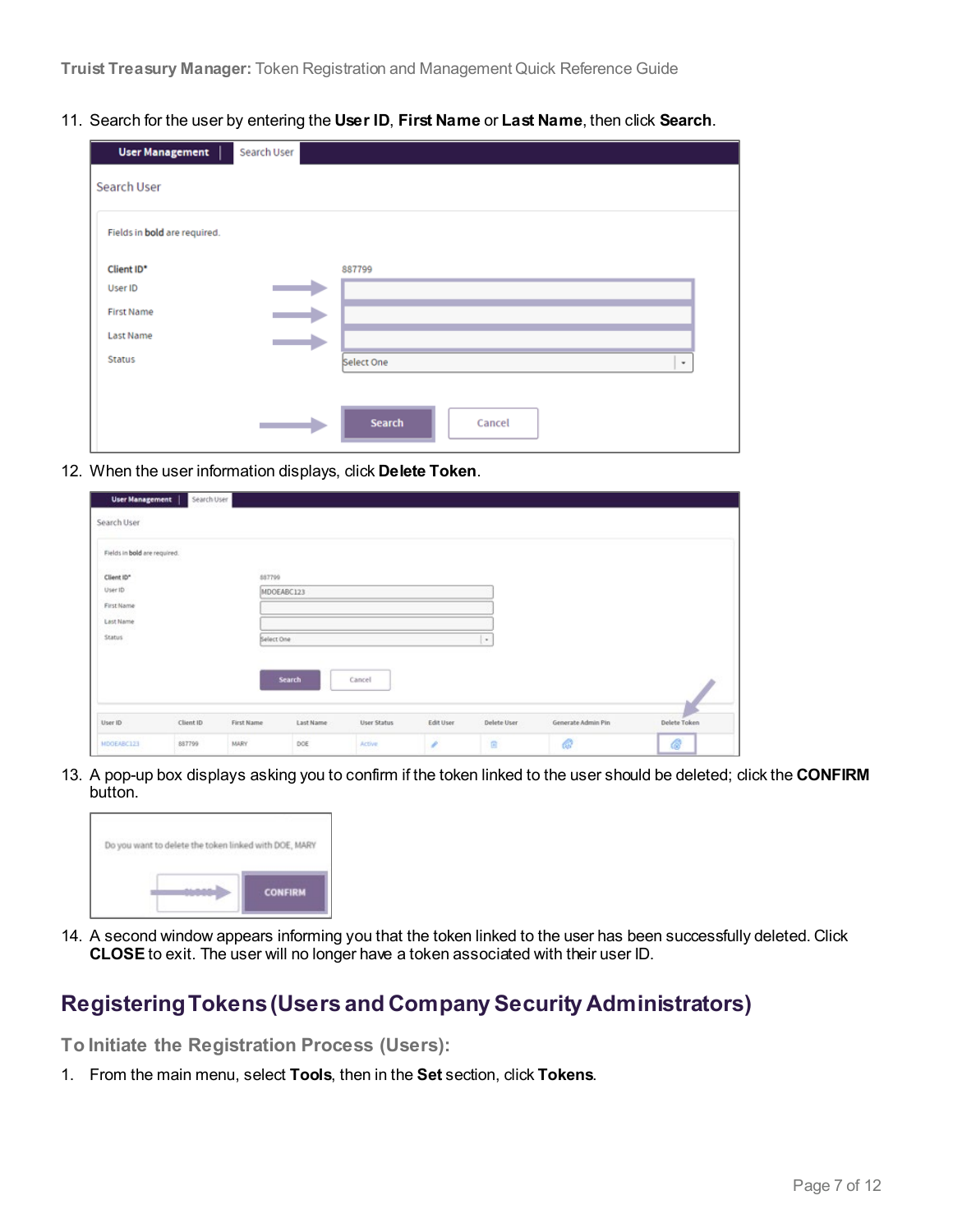| Home<br><b>Information Reporting</b>                       |        | <b>Payments</b> | <b>Transfers</b>      | <b>Positive Pay</b>           | <b>Check Services</b>    |          | <b>File Services</b> | <b>Tools</b>                  |          |
|------------------------------------------------------------|--------|-----------------|-----------------------|-------------------------------|--------------------------|----------|----------------------|-------------------------------|----------|
|                                                            |        |                 |                       |                               |                          |          |                      | Manage                        |          |
|                                                            |        |                 |                       |                               |                          |          |                      | <b>Alert Settings</b>         |          |
|                                                            |        |                 |                       |                               |                          |          |                      | <b>Messages</b>               |          |
|                                                            |        |                 |                       |                               |                          |          |                      | <b>Standard Banks</b>         |          |
|                                                            |        |                 |                       |                               |                          |          |                      | <b>Mobile Banking Profile</b> |          |
| Change Layout $\left(\sim\right)$                          |        |                 |                       |                               |                          |          |                      | Create                        |          |
|                                                            |        |                 |                       |                               |                          |          |                      | <b>File Delivery</b>          |          |
| <b>Account Balances</b>                                    |        |                 |                       |                               | <b>All Accounts</b>      | 發~       | <b>Balances Ch</b>   | Message                       | <b>o</b> |
|                                                            |        |                 | <b>Closing Ledger</b> | Collected                     | <b>Opening Available</b> |          | Click the 'Cha       | <b>Report Delivery</b>        | your     |
| Deposit A                                                  | Action |                 | Balance               | Balance                       |                          | Balance  |                      | <b>Preferred Bank</b>         |          |
| Acct 88888888                                              |        |                 |                       | No Information No Information | No Information           |          |                      | Set                           |          |
|                                                            |        |                 |                       |                               |                          |          | <b>Special Repo</b>  | Password                      | 鬱、       |
|                                                            |        |                 |                       |                               |                          |          | Report Name          | <b>Tokens</b>                 |          |
| <b>Reports</b>                                             |        | <b>卷、</b>       | <b>Shortcuts</b>      |                               |                          | <b>發</b> |                      | <b>Startup Screen</b>         |          |
| <b>Report Name</b>                                         | Custom |                 | $\equiv$ S            | <b>Create Payment</b>         |                          |          | Click the 'Char      | <b>Security Quest ons</b>     | pecial   |
| Click the 'Change widget settings' icon to choose reports. |        |                 | $\leftarrow$          | Create Transfer               |                          |          |                      |                               |          |

2. Based on your token type, the appropriate step-by-step registration page appears.

**Note**: Truist Commercial Online and Digital Treasury users who already have a registered token and are also wire approver users on Treasury Manager are able to register their existing token to be used on both digital platforms. The user should enter the serial number from the existing hard or soft token during the registration process.

**To Initiate the Registration Process (Company Security Administrators):**

1. From the main menu, select **Administration**, then in the **Manage** section, click **Tokens**.

| <b>Treasury Dashboard</b>                     | <b>Information Reporting</b> | <b>Payments</b><br><b>Transfers</b>         | <b>Positive Pay</b>           | <b>Check Services</b> | <b>File Services</b>             | <b>Tools</b> | <b>Administration</b><br>Manage |
|-----------------------------------------------|------------------------------|---------------------------------------------|-------------------------------|-----------------------|----------------------------------|--------------|---------------------------------|
|                                               |                              |                                             |                               |                       |                                  |              | <b>Thans</b>                    |
|                                               |                              |                                             |                               |                       |                                  |              | <b>Tokens</b>                   |
|                                               |                              |                                             |                               |                       |                                  |              | <b>Token Information</b>        |
|                                               |                              |                                             |                               |                       |                                  |              | Create                          |
| Change Layout $\left(\overline{\cdot}\right)$ |                              |                                             |                               |                       |                                  |              | New User                        |
|                                               |                              |                                             |                               |                       |                                  |              | Reset/Edit                      |
| <b>Account Balances</b>                       |                              |                                             | Group 1                       | $\odot$ -             | <b>Balances Chart</b>            |              | <b>Account Preferences</b>      |
|                                               | Action                       | Closing Ledger                              | <b>Opening Available</b>      | Collected             | Click the 'Change widget setting |              | Login                           |
| Deposit A                                     |                              | Balance                                     | Balance                       | Balance               |                                  | preferences. | Password                        |
| ABC123 Company                                |                              | No Information                              | No Information No Information |                       |                                  |              | <b>Reports</b>                  |
|                                               |                              |                                             |                               |                       |                                  |              | <b>User Activity Report</b>     |
| Commercial Loan A                             | Action                       | Current Balance                             |                               | Available Credit Line |                                  |              | <b>User Audit Report</b>        |
| ABC123 Commercial Loan                        | ۰                            | No Information                              |                               | No Information        |                                  |              | <b>User Setup Report</b>        |
| <b>Reports</b>                                | <b>卷-</b>                    | <b>Shortcuts</b>                            |                               | <b>O-</b>             |                                  |              |                                 |
| <b>Report Name</b>                            | $\land$ Custom               | ÷\$<br>Create Payment                       |                               |                       |                                  |              |                                 |
| <b>Existing Templates</b>                     | v                            | $\overline{\phantom{a}}$<br>Create Transfer |                               |                       |                                  |              |                                 |
| Prior Week Transfers                          | v                            | షిస్తే<br><b>Manage Users</b>               |                               |                       |                                  |              |                                 |
| Wire Payments                                 | v                            | 으<br>Create New User                        |                               |                       |                                  |              |                                 |

2. Based on your token type, the appropriate step-by-step registration page will appear.

**Note**: Truist Commercial Online and Digital Treasury users who already have a registered token and are also wire approver users on Treasury Manager are able to register their existing token to be used on both digital platforms. The user should enter the serial number from the existing hard or soft token during the registration process.

**To Register a Soft Token:**

- 1. Download the Truist Authenticator app from your preferred app store to your Apple or Android device.
- 2. From your computer, access the Treasury Manager main menu, then click the **Tokens**link.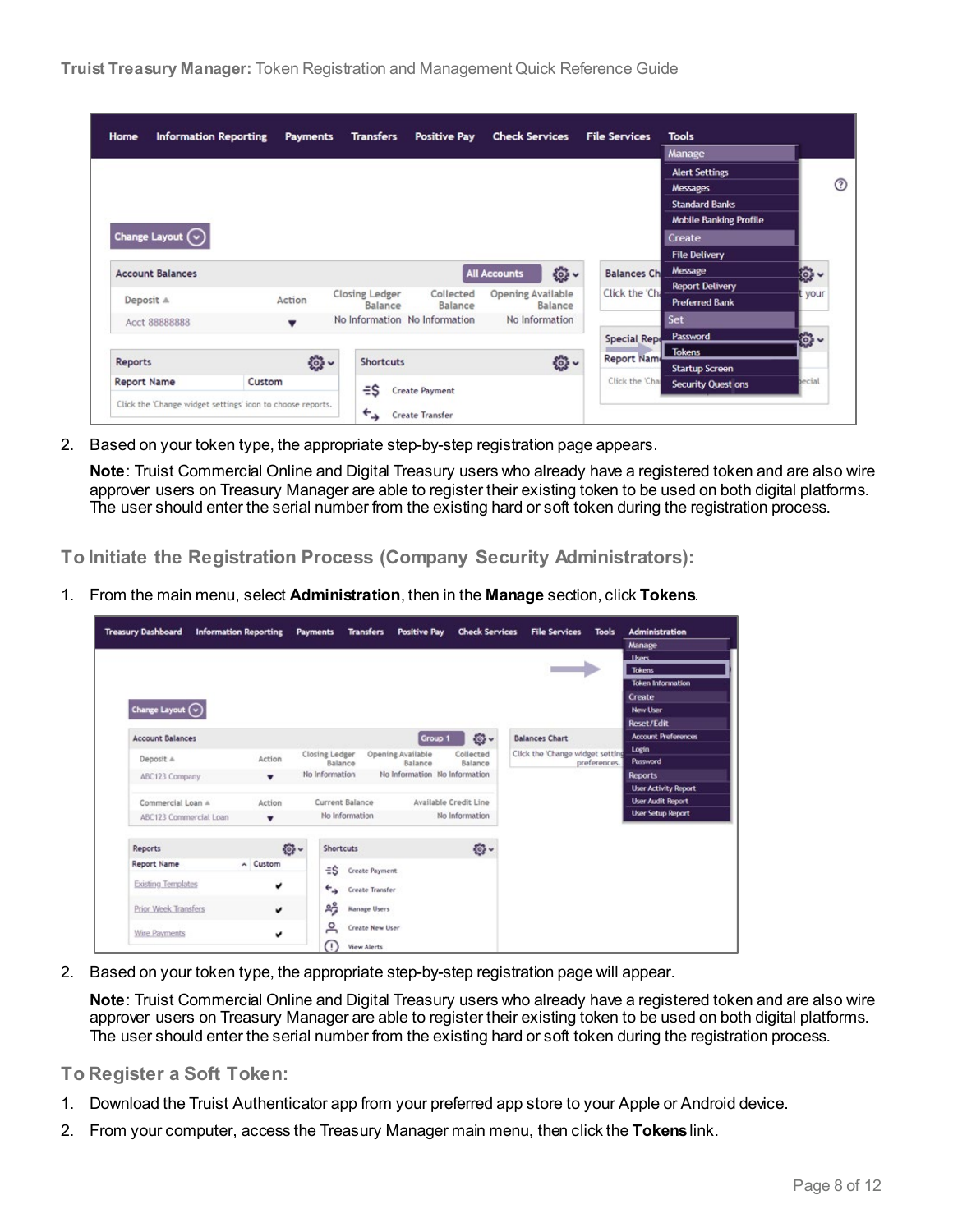3. Click **Activate Now**.



#### 4. Select **Online Activation**.

| Set Up Authenticator                                                                                 |
|------------------------------------------------------------------------------------------------------|
| <b>Online Activation</b>                                                                             |
| Scan the image on your<br>["O<br>computer screen                                                     |
| Offline Activation<br>If your device is not connected to the internet, use<br>offline activation.    |
| Scan the image on your<br>["O<br>computer screen                                                     |
| If you need help, please refer to the activation email we<br>sent you or contact your administrator. |

5. Scan the QR code on the screen using the Truist Authenticator app on your mobile device, then click **Continue**.

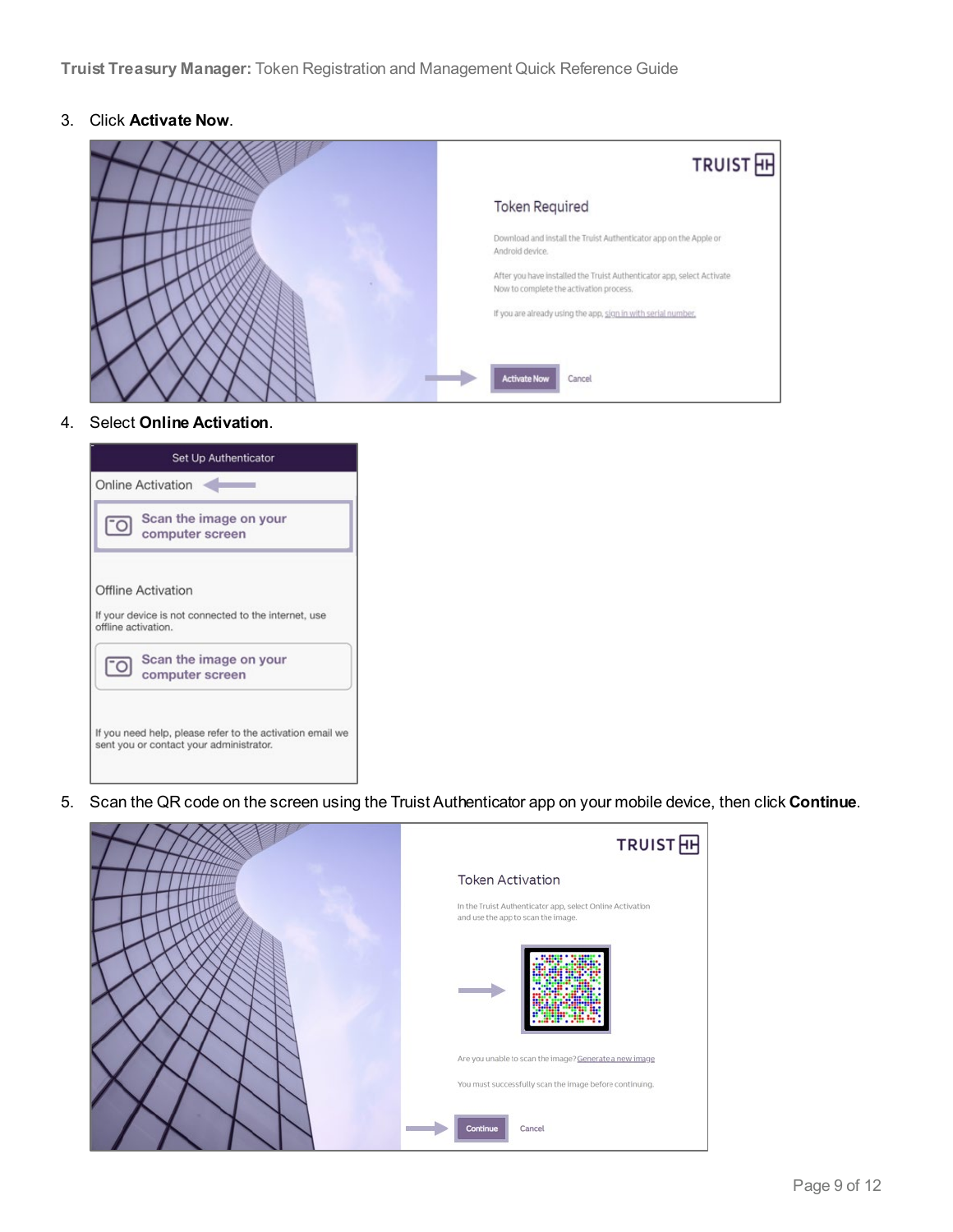**Note**: If you need to cancel the registration process and return at a later time, click **Cancel**.

If you are using Internet Explorer, your experience when cancelling the token registration may be different. If you need to cancel while using Internet Explorer, click the **X** in the upper right corner of the token registration window to cancel the registration process.

6. Create and confirm your new security PIN, then click **Done**.

| <b>Create Your PIN</b>                                                                                                                             |  |  |  |  |  |
|----------------------------------------------------------------------------------------------------------------------------------------------------|--|--|--|--|--|
| You'll use your PIN to securely sign in to the<br>Truist Authenticator. If you forget your PIN you<br>will have to restart the activation process. |  |  |  |  |  |
| PIN requirements:<br>Must be at least 4 digits (6 is recommended)<br>Must include numeric values only<br>Cannot include numbers in sequence        |  |  |  |  |  |
| Create Your New PIN                                                                                                                                |  |  |  |  |  |
| Create your new PIN.                                                                                                                               |  |  |  |  |  |
| Confirm New PIN                                                                                                                                    |  |  |  |  |  |
| Confirm new PIN.                                                                                                                                   |  |  |  |  |  |
|                                                                                                                                                    |  |  |  |  |  |

7. Enter the Security Code shown on your mobile device, then click **Submit Code**.



8. **Token Code Registered Successfully** displays once you have successfully completed your registration. Close the window to logout from this application.

| <b>TRUIST</b> |                                                     |
|---------------|-----------------------------------------------------|
|               |                                                     |
|               | <b>Token Code Registered Successfully</b>           |
|               | To logout from this application, close this window. |
|               |                                                     |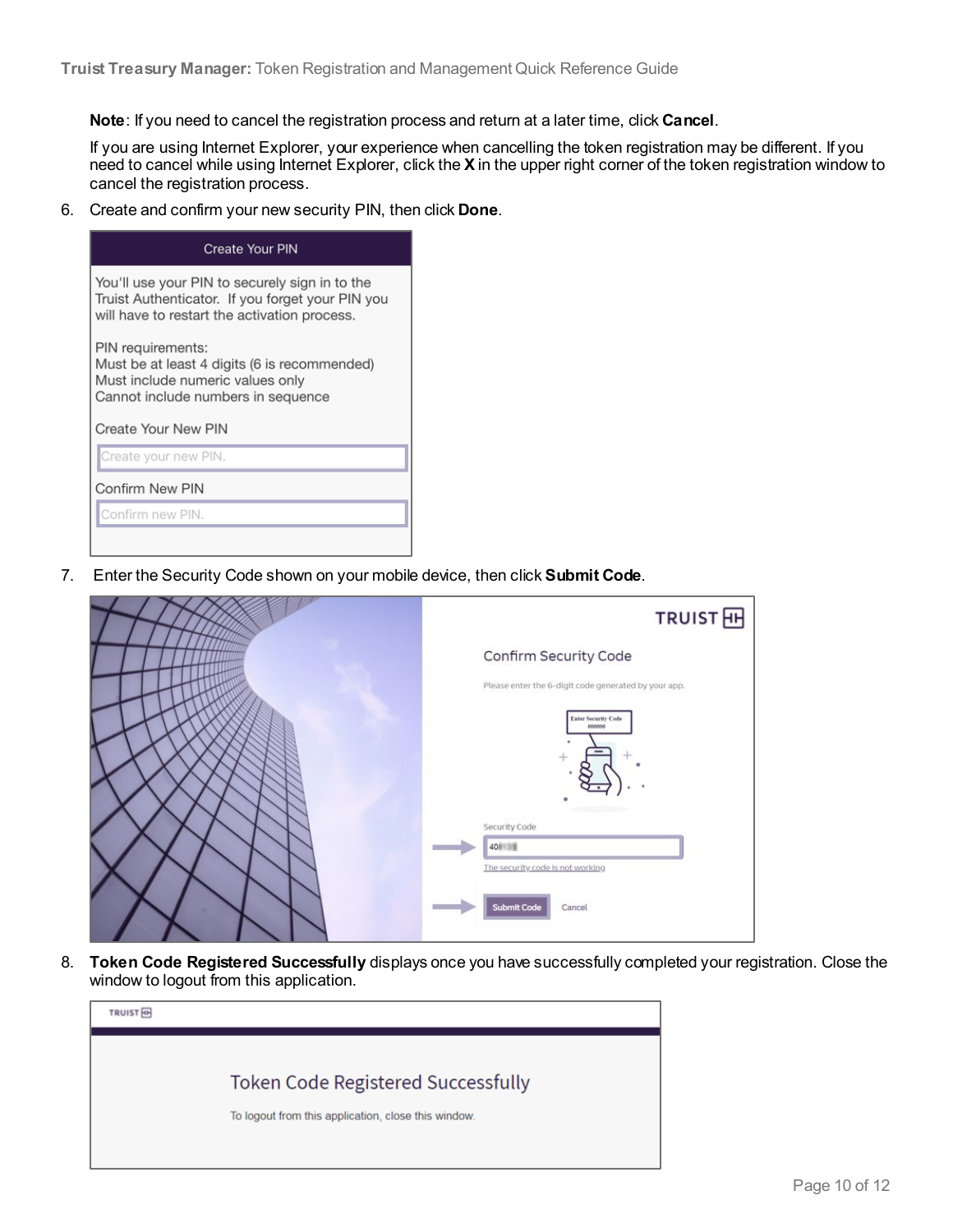#### **To Register a Hard Token:**

1. Enter the serial number from the back of the token. Re-enter the serial number, then click **Continue**.



2. Enter the six-digit digital token code in the **Token Code** field, then click **Continue**.



3. **Token Code Registered Successfully** will appear once you have successfully completed your registration. Close the window to logout from this application.

| <b>TRUIST</b> HH |                                                                                                  |
|------------------|--------------------------------------------------------------------------------------------------|
|                  |                                                                                                  |
|                  | <b>Token Code Registered Successfully</b><br>To logout from this application, close this window. |
|                  |                                                                                                  |